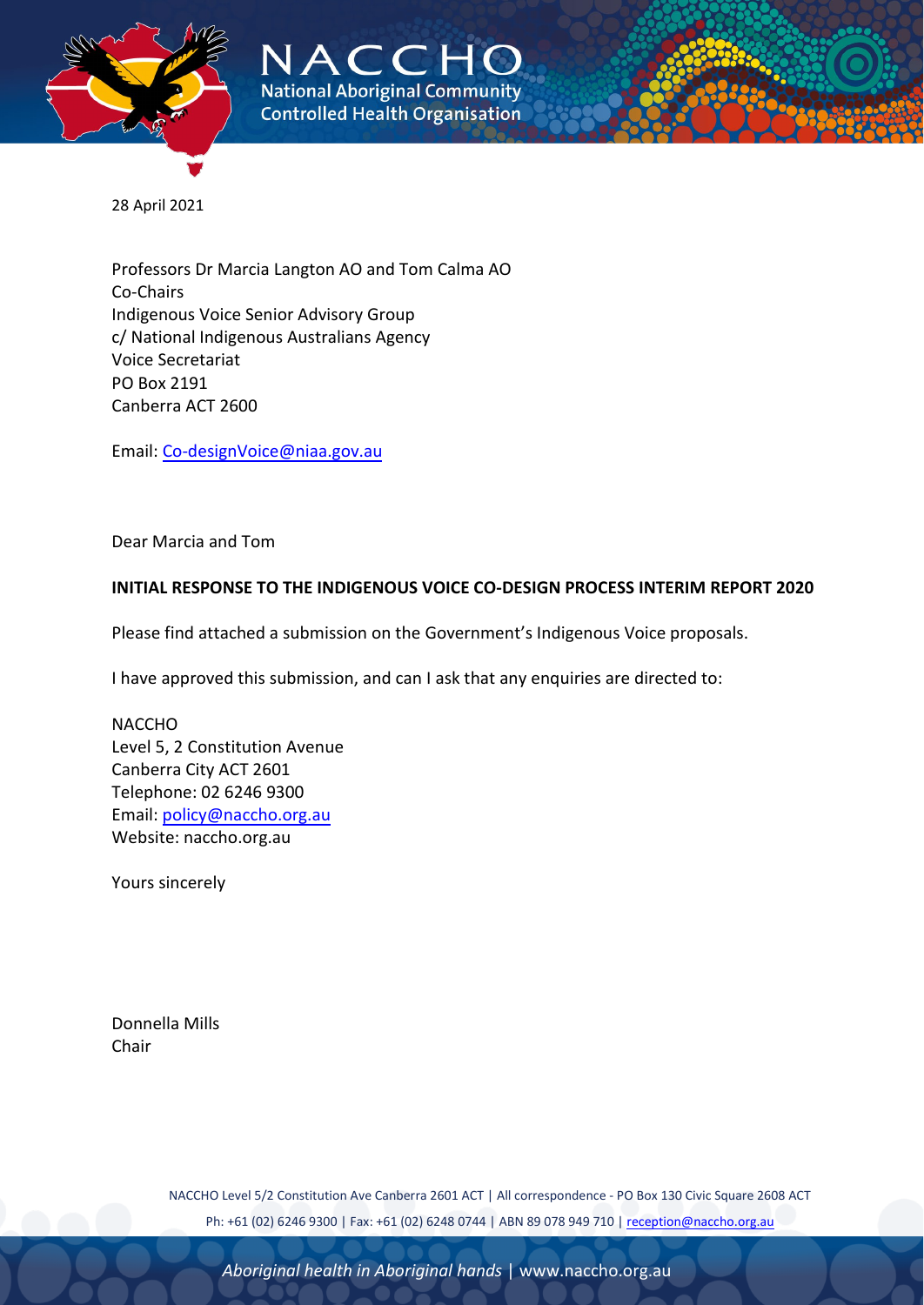



NACCHO **National Aboriginal Community** Controlled Health Organisation<br>Aboriginal health in Aboriginal hands

www.naccho.org.au

# **INITIAL RESPONSE TO THE INDIGENOUS VOICE CO-DESIGN PROCESS INTERIM REPORT 2020**

April 2021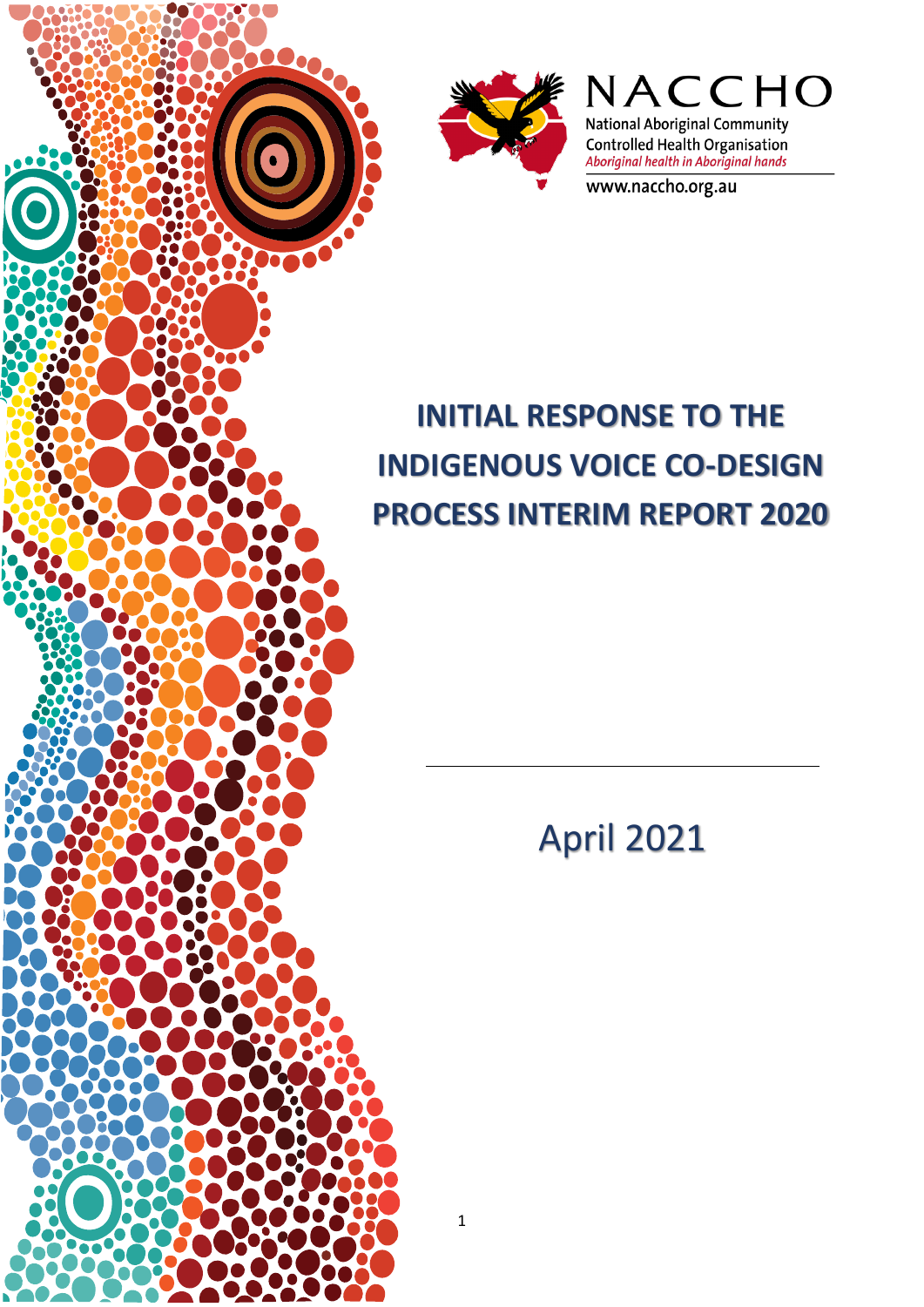#### **Introduction**

This submission is made by the National Aboriginal Community Community-Controlled Health Organisation (**NACCHO**) in response to the Indigenous Voice Co-design process Interim Report 2020 (*Report)* and the Commonwealth proposals for an Indigenous Voice which are intended to provide a way for Indigenous Australians to provide advice and input primarily to the Australian Government on matters that are important to improve their lives.

NACCHO requests that our submission is published as soon as it is received by NIAA on the website established for the consultations on the Commonwealth's Voice proposals: [www.voice.niaa.gov.au.](about:blank) NACCHO will also be publishing the submission on its own website: [https://www.naccho.org.au](https://www.naccho.org.au/)

NACCHO is the national leadership body for Aboriginal and Torres Strait Islander health in Australia. Our organisation provides advice and guidance to the Australian Government on policy and budget matters while advocating for community-developed health solutions that contribute to the quality of life and improved health outcomes for Aboriginal and Torres Strait Islander people.

We represent our members – 143 Aboriginal Community Controlled Health Organisations (**ACCHOs**) that operate in over 300 clinics across Australia, delivering holistic, comprehensive, and culturally competent primary healthcare services. These ACCHOs are initiated and operated by local Aboriginal and Torres Strait Islander communities. The sector is the largest employer of Aboriginal and Torres Strait Islander people across Australia, with well over half of its 6,000 staff being Aboriginal and Torres Strait Islander.

NACCHO is a living embodiment of the aspirations of Aboriginal communities and their struggle for self-determination. Our roots are deep, and our first members have been around since the very early 1970s. NACCHO itself was established in 1992, replacing its predecessor, the National Aboriginal and Islander Health Organisation (**NAIHO**) which operated from 1975. Our vision is for Aboriginal and Torres Strait Islander people to enjoy quality of life through whole-of-community self-determination and individual spiritual, cultural, physical, social, and emotional well-being.

NACCHO is also a founding member of the National Coalition of Aboriginal and Torres Strait Islander Community-Controlled Peak Organisations (**Coalition of Peaks**). The Coalition of Peaks is a representative body comprised of more than fifty Aboriginal and Torres Strait Islander peaks and organisations from across Australia that have come together as an act of self-determination to work together with Australian governments on Closing the Gap.

NACCHO's CEO, Pat Turner AM, is the Lead Convener of the Coalition of Peaks and NACCHO hosts a secretariat funded by the Australian Government that supports its governance and operations. With other members, such as the NSW Aboriginal Land Council, the National Aboriginal and Torres Strait Islander Legal Services, First Nations Media Australia, and First Peoples Disability Network, NACCHO has been instrumental in the negotiations and agreement from governments to the historic Partnership and National Agreements on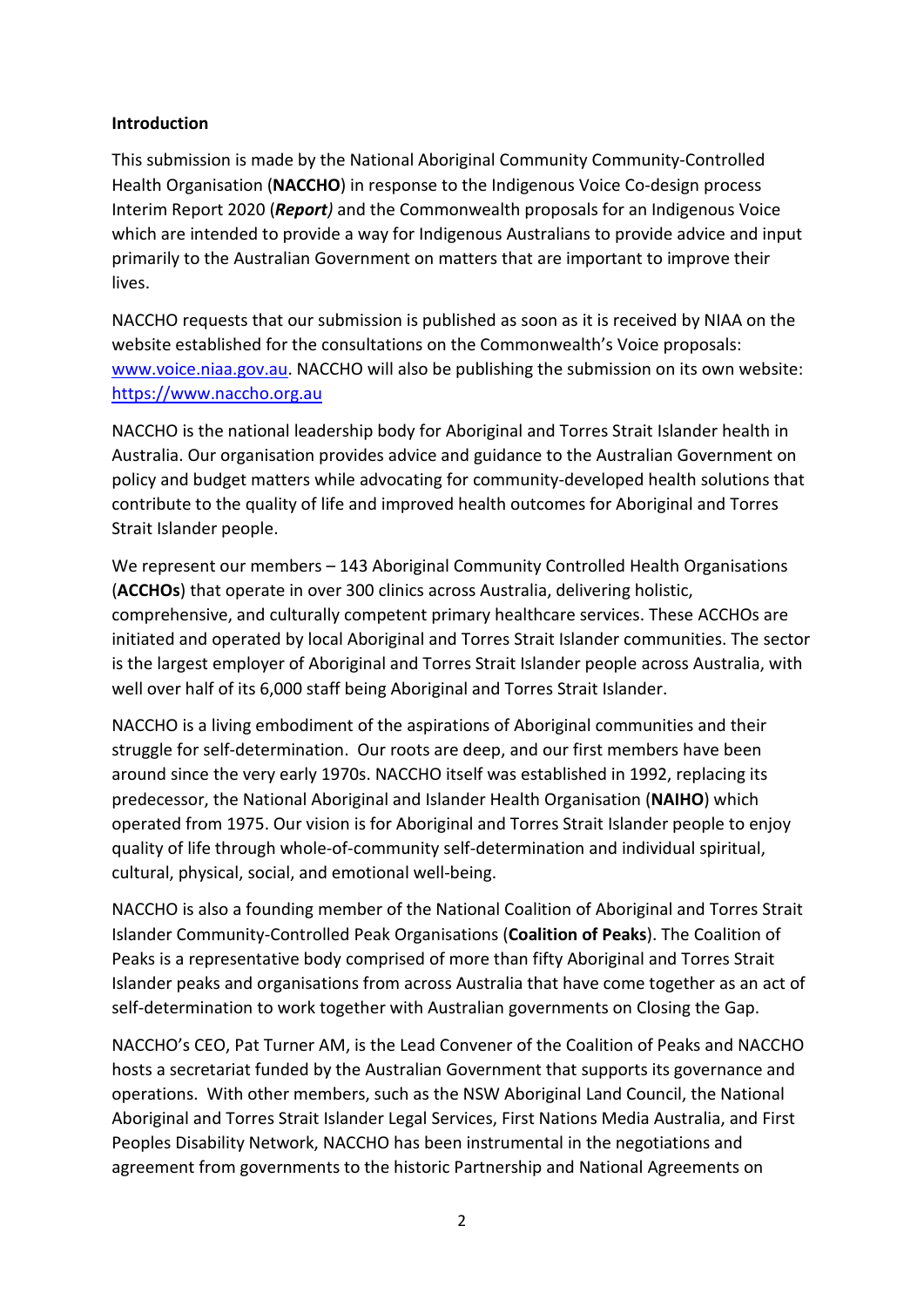Closing the Gap (**the Agreements**). The Agreements commit all Australian governments to share decision making with Aboriginal and Torres Strait Islander representatives, chosen by our peoples, on matters relating to improvements in our life outcomes.

In reaching a position on the Commonwealth's proposals for an Indigenous Voice, it is very important to recognise that Aboriginal and Torres Strait Islander people already have a voice to the Federal Government, whether it is NACCHO or other national and state/territory community-controlled peak bodies including independent statutory bodies such as Land Councils in the Northern Territory that have existed for decades. That voice is based firmly on the principles of self-determination and community-control. Their leaders are Aboriginal or Torres Strait Islander persons who are either:

- members of Boards that are elected by community members or communitycontrolled member organisations of the peak body; or
- Chief Executive Officers or senior staff of the organisation who are appointed by and accountable to their elected Boards.

The evidence is that community-controlled organisations have allowed not just established leadership figures but also unheard of Aboriginal and Torres Strait Islander people to be elected leaders. Most national and state and territory leaders of Aboriginal and Torres Strait Islander people have 'grown-up' in the community-controlled sector.

The community-controlled voice is unique in Australia and continues to be effective in advising and providing input to all Australian Governments, even if it is often severely under-resourced. The Commonwealth more than any other Australian Government recognised the importance of the community-controlled sector when it led the development and negotiation of the Partnership and National Agreements on Closing the Gap with peak bodies. Importantly, the community-controlled peaks organisations came together at their own initiative to form their own Coalition of Peaks without any government involvement.

This voice is directly impacted upon by the Commonwealth's Voice proposals which seek to establish a new voice to Government that it is developing instead of Aboriginal and Torres Islander communities. The Commonwealth will decide on its own proposals rather than representatives of Aboriginal and Torres Strait Islander peoples, particularly their own community-controlled organisations.

Meantime, NACCHO and other community-controlled organisations across the country face the risk that their voice will be muted because of the substantial funding and privileged access that will be given to the Government's voice. NACCHO does not want this to happen and proposes that more than anything else, Aboriginal and Torres Strait Islander communities and their organisations should be able to fully consider, negotiate and reach agreement with the Commonwealth with respect to its proposals.

NACCHO considers there is significant confusion about what is being proposed by the Government amongst our communities and organisations and in the public. Accordingly, our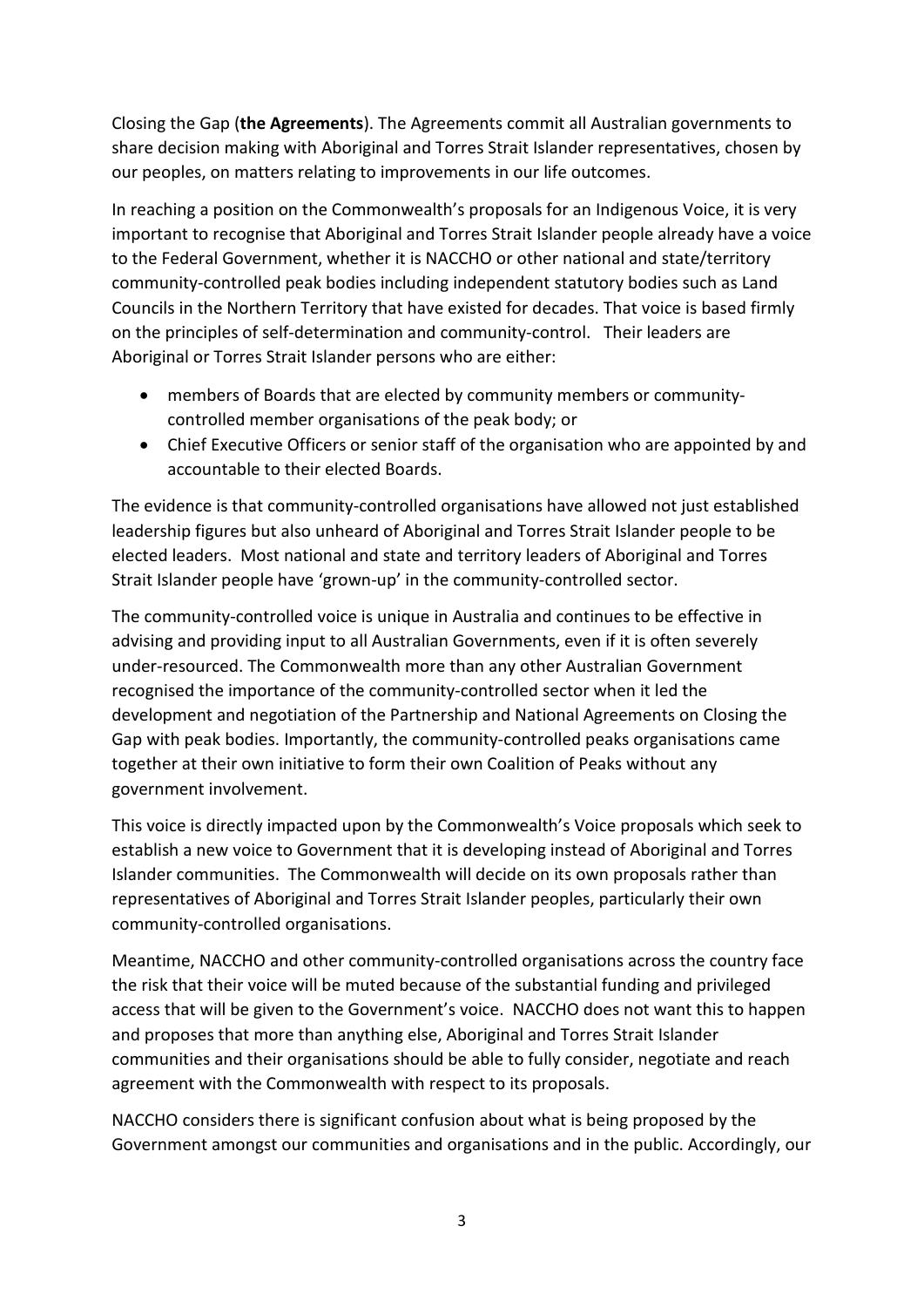response and recommendations are only initial at this stage and go to threshold issues that we think must be addressed before the Government's proposals are advanced any further.

In putting together this submission and its recommendations, NACCHO has spoken to other lead community-controlled peaks organisations.

#### **NACCHO's Initial Response to the Government's proposals for an Indigenous Voice**

*1. Aboriginal and Torres Strait Islander peoples are being asked to respond to a set of proposals that are very different from what was envisaged in the Uluru Statement from the Heart.*

The government's Voice proposals are very different from a Constitutionally enshrined First Nations Voice to the Commonwealth Parliament. The Uluru Statement from the Heart sought full recognition of Aboriginal and Torres Strait Islander peoples as First Peoples through a Constitutionally enshrined national Voice to the Commonwealth Parliament to advise on laws that have a significant impact on Aboriginal and Torres Strait Islander people.

Despite the rejection of all elements of the Uluru Statement from the Heart by the Coalition Government, NACCHO continues to support it and notes that it has been overwhelming supported by many Aboriginal and Torres Strait Islander organisations and peoples and that this support continues to grow.

NACCHO supports a Voice to the Commonwealth Parliament as there is currently no formal way for Aboriginal and Torres Strait Islander peoples to speak to the Parliament about laws that will have a significant impact on our peoples. That said, any Voice to the Parliament must include obligations and responsibilities on the Parliament to respond and before any relevant legislation is passed. These obligations need to be detailed in any final draft of a proposed model.

Instead of taking forward a Constitutionally enshrined national Voice to the Commonwealth Parliament, the proposals from the Commonwealth comprise a range of Voice options at the national and regional levels that are primarily about advising the Government, rather than the Parliament. That advice will potentially be on all matters involving policy and programs impacting on Aboriginal and Torres Strait Islander peoples including those currently advised upon by the Aboriginal and Torres Strait Islander community-controlled sector.

The government's voice proposal will have no Constitutional protection and may or may not be underpinned by Commonwealth legislation. The Commonwealth has also put forward Voice options that may have an advisory role to state and territory governments on matters relating to policies and programs within their jurisdictions that impact on Aboriginal and Torres Strait Islander peoples, but we have not heard that this proposition is supported by State and Territory governments.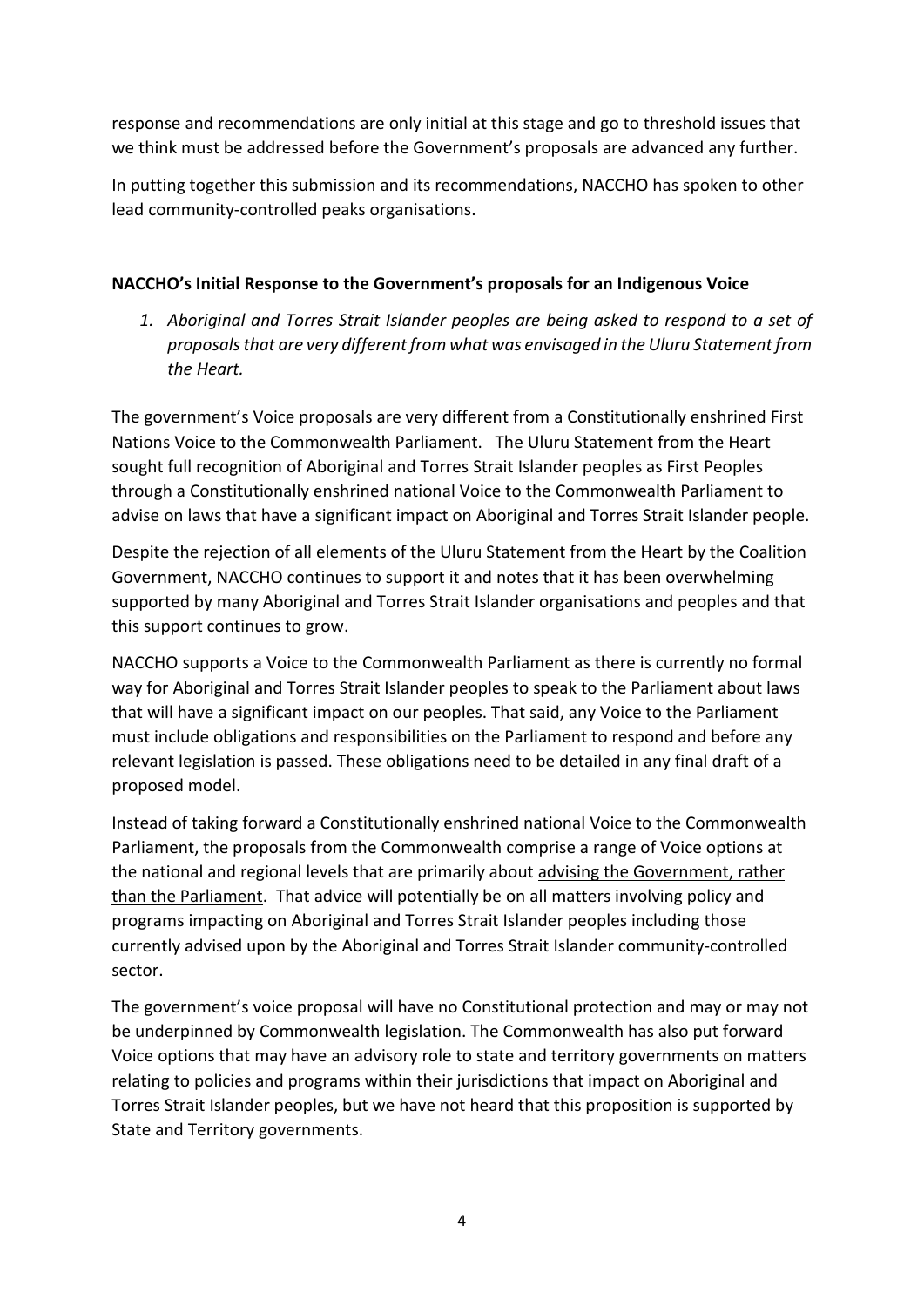The Commonwealth has also left open as to whether its national voice will have a role in advising the Commonwealth Parliament, but this is not definite. What is clear is that the role of the Government's Voice will be to advise it in the first instance and there is little information about the circumstances in which it would also advise Parliament and how Parliament would be accountable.

The rationale for the changes from the model of the Voice envisaged in the Uluru Statement from the Heart and the case of the new proposals, particularly to be an advisory body to Government rather than the Parliament, have not been made clear by the government. The government has also not articulated a rationale for its changed approach, what the problem is it is trying to address and how the Voice models respond to the identified problem.

The Report, and during the consultations, the government, its officials, and representatives refer to the many discussions on Constitutional recognition as providing the basis and rationale for its proposals. However, this is misleading as the government is not talking about Constitutional recognition of Aboriginal and Torres Strait Islander people.

NACCHO is concerned that without Constitutional enshrinement and the changed role of the Voice(s), the proposals from the government are not likely to advance the empowerment, recognition, and self-determination of Aboriginal and Torres Strait Islander peoples across the country.

*2. There is a significant risk that the government's proposals could undermine selfdetermination and result in conflict and a weakening of the community-controlled Aboriginal and Torres Strait Islander representative structures and shared decision arrangements making with governments across the country.*

The proposals do not take sufficient account of the many Aboriginal and Torres Strait Islander community-controlled representative and self-determined arrangements across the country. These have represented the needs of our peoples in service delivery and advocacy and policy advice to governments for decades and are based on the process of communitycontrol; that is, a process which allows the local Aboriginal or Torres Strait Islander community to be involved in its affairs in accordance with whatever protocols or procedures are determined by the community.

The government has not made the case for how the voice of these precious arrangements is to be protected which have led to a world class Aboriginal health sector, to representatives of our peoples being able to negotiate the original Native Title Act of 1993 and for Aboriginal radio stations to be heard across the country. This serious issue is hardly addressed at all in the Government's proposals and to the extent it is, reference has been made to our representative and self-determined bodies being able to continue alongside its new voice.

NACCHO is concerned, however, that the advice and input of the Government's voice will be privileged over that of the voice controlled by Aboriginal and Torres Strait Islander peoples. If there were differences in the policy advice or input being provided by our organisations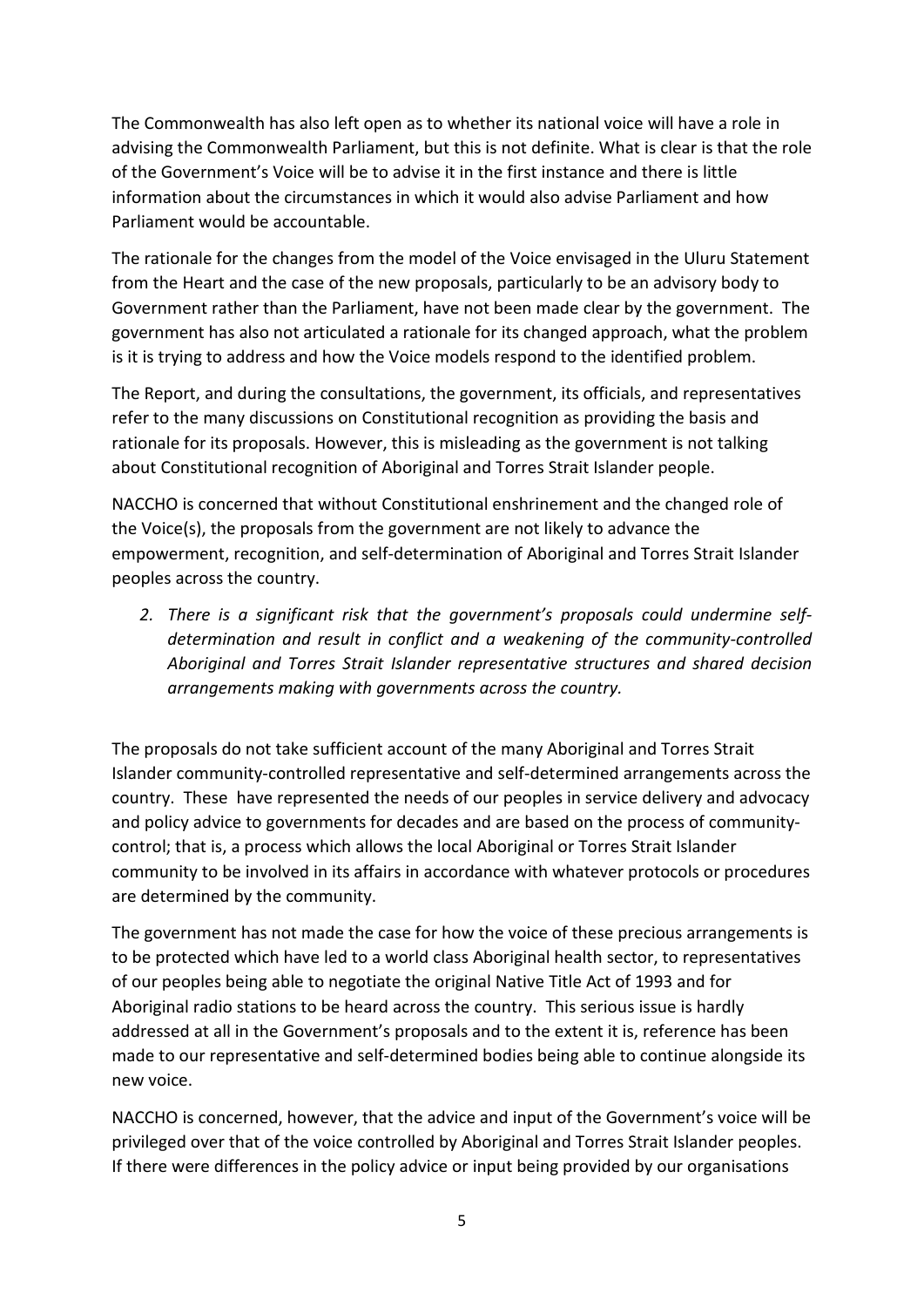and the Government's voice, it is likely that the Government will take the advice of its own voice. Its voice will also have the benefit of significant new funding provided by the Commonwealth that it will wish to control. It is difficult to see how this cannot be the outcome given the experience of previous Government initiated advisory structures, all of which have been established by governments and subsequently abolished or defunded.

The proposals from the government also lack clarity about the responsibilities and accountabilities of the government to any voice structures. There must be clear accountabilities on government to engage with and respond to any voice structures put in place.

Further, there needs to be clear accountabilities on the national Voice to consult with, engage and fully represent the views of Aboriginal and Torres Strait Islander communities, organisations, and peoples in any position it takes and in its advice to government.

Any regional or local Voice structures must be established in a transparent manner and have a clear mandate from the relevant community. Regional structures must be led by Aboriginal and Torres Strait Islander peoples and not driven, created, or established by government(s). Importantly, any new regional and local structures need to take account of and be agreed with relevant community-controlled organisations operating within the same area so not to diminish or undermine their roles and representative responsibilities.

NACCHO is also concerned that the consultation process being led by the government and the way the proposals are being developed and decided is not consistent with the commitments from all governments in the Partnership and National Agreements on Closing the Gap. These Agreements commit governments to shared decision making with Aboriginal and Torres Strait Islander representatives that have a significant impact on our peoples.

Of equal concern is that the Government's proposal for an 'advisory' Voice falls below the commitments in the National Agreement on Closing the Gap to share decision making between governments and Aboriginal and Torres Strait Islander representatives.

*3. Aboriginal and Torres Strait Islander communities need more information about what is intended by the proposed arrangements and more time to consider whether we should engage in and support the Voice(s) being proposed by the government.*

The face-to-face consultations have not been sufficiently advertised and with enough notice and NACCHO has received feedback that our members are not being properly supported to participate.

There is a lack of transparency in how the consultations are being recorded and managed. Some consultation session reports have been published but they have been prepared by public servants. NACCHO understands that the consultation session reports are not checked back with and agreed by participants making it difficult to be certain if the issues raised are being reflected accurately to government.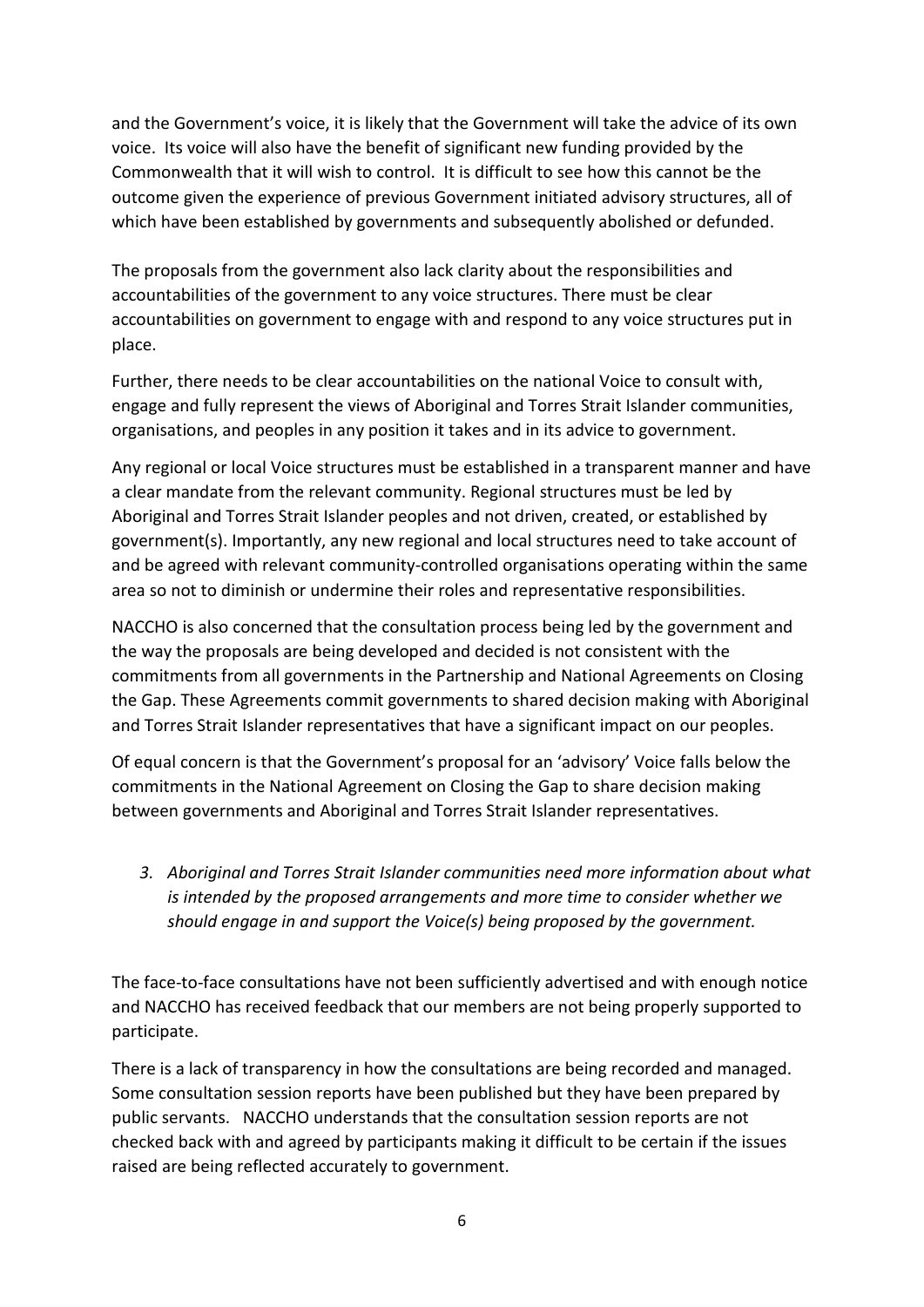Whilst some written submissions are being made public and are available on the NIAA website, the records of meetings and summaries of their outcomes from the face-to-face engagements are not always being made public and in a timely way.

NACCHO is alert to confusion about the role and influence of the NIAA officials and the members of the Indigenous Voice Advisory Group members in the consultations. NACCHO has been told that Government officials attending the consultations do not always identify themselves and their role in the consultations.

The consultations are also being led by Aboriginal and Torres Strait Islander people appointed by and accountable to the Commonwealth Government through terms of reference and contractual arrangements, rather than Aboriginal and Torres Strait Islander representatives agreed by our peoples for this purpose.

Further, there is significant confusion about the Commonwealth proposals, what precisely is on the table, and how it relates to the Uluru Statement from the Heart.

We note too that written submissions close before consultations are due to finish.

The engagement process led by the Coalition of Peaks in advance of the negotiations to settle the National Agreement on Closing the Gap is a much better model. It was designed to respond to feedback from many Aboriginal and Torres Strait people about being consulted on policies or programs in the past, but not knowing if they had been heard.

Starting in September 2019, the Coalition of Peaks led engagements with Aboriginal and Torres Strait Islander people, communities and organisations in every state and territory to talk about what is needed to improve their lives and to provide input to the new National Agreement on Closing the Gap.

Over 2300 people attended nearly 70 face-to-face meetings in capital cities, regional towns, and remote communities from September to December 2019, with an online survey at the same time getting nearly 1700 responses. While governments supported the engagements, they were led by senior representatives of members of the Coalition of Peaks.

A snapshot report of what was heard during the engagements was published as soon as the engagements were concluded and sent to every registered participant in the engagements. The Coalition of Peaks also released an independent review of the engagements at the same time as the snapshot. The reviewer, a 100% Indigenous-owned, Supply Nation registered, consultancy, concludes that the engagements were open, fair, and transparent.

Subsequently, a comprehensive report on the engagements was put together by the Coalition of Peaks in partnership with government officials from the Commonwealth and states and territories and published. Most importantly, the Coalition of Peaks worked with governments to negotiate how the outcomes of the engagements were reflected in the National Agreement on Closing the Gap.

This model produced an agreed outcome that was hailed by the leadership of the Coalition of Peaks and First Ministers of all Australian Governments. Regrettably, it is not being followed in developing a new Indigenous voice.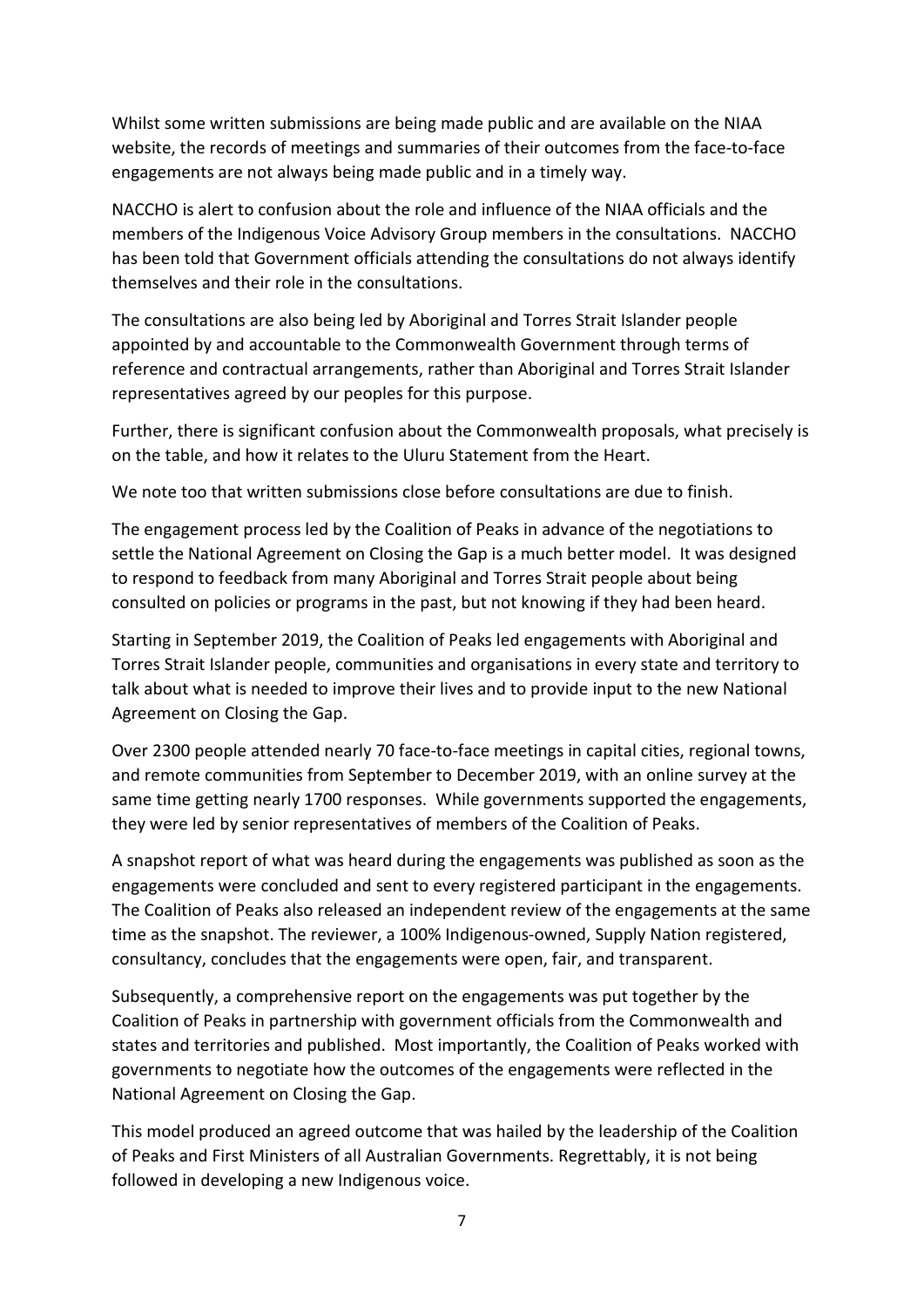*4. NACCHO has significant concerns that the final Voice model will be decided by government alone. The Voice proposals should not be agreed by government alone and instead should be negotiated and agreed between the government and Aboriginal and Torres Strait Islander representatives, chosen by our own peoples for this purpose.*

NACCHO believes that further engagement and negotiation between Aboriginal and Torres Strait Islander representatives, chosen by our own peoples for this purpose, and the Commonwealth Government on a possible model is needed before a decision on this matter can be made.

By the government putting forward its own and very different proposals to the Uluru Statement, relying on Aboriginal and Torres Strait Islander advisers it has appointed, NACCHO is concerned that there is no genuine community mandate for the proposals as they have not been developed through a process of self-determination. Should the government proceed with its proposals there is a significant chance that they will not be enduring or achieve meaningful change as they are being government driven rather than arising from a self-determined process.

## **NACCHO's Initial Recommendations**

In response to the Report and with these matters in mind, NACCHO provides its initial response and the following recommendations against three broad categories.

- *1. Recommendations to strengthen the current consultations process*
- a) A complete list of upcoming face to face consultations should be published on the NIAA website and where NIAA is working with local Aboriginal and Torres Strait Islander community-controlled organisations to put together the face-to-face consultations in a way that encourage greater participation.
- b) Aboriginal and Torres Strait Islander facilitators who represent the relevant communities should be engaged for the face-to-face consultations rather than allowing them to be led by Indigenous Voice Advisory Group members who are accountable to NIAA and the Minister.
- c) Records and outcomes from the consultations are agreed with participating people and organisations and made public immediately following each consultation so that other participants and organisations can understand the issues being raised and how they might like to respond.
- d) Government officials attending the engagements to clearly identify themselves and their role in supporting the consultations and measures taken to ensure they are not able to influence or bias the consultation process.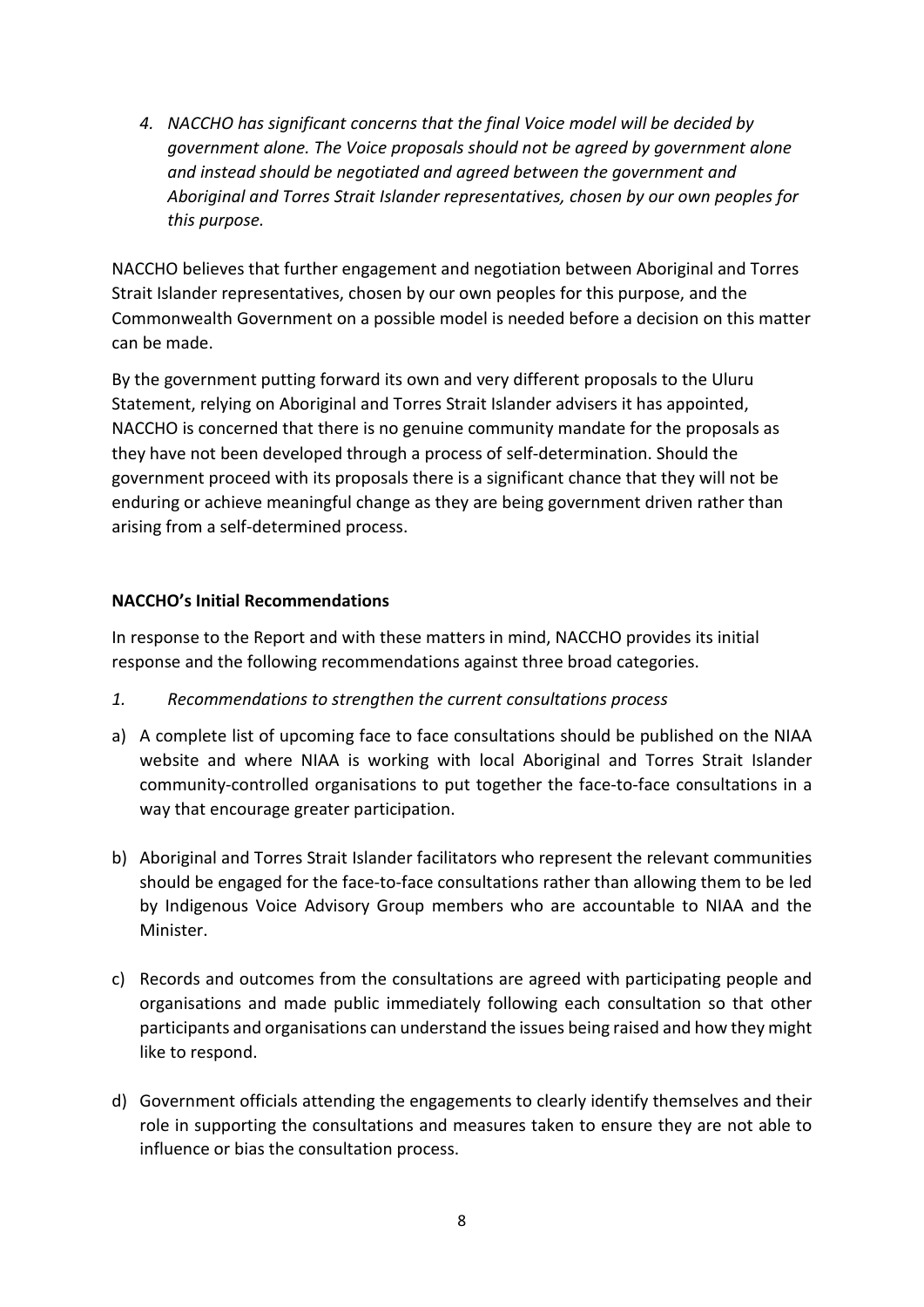- e) The date for written submissions be extended until the end of May 2021 to align with the conclusion of the face-to-face engagements.
- f) An independent organisation with relevant expertise and experience be engaged in a transparent manner by NIAA to observe the remaining consultations and provide an assessment on whether the face to face consultations were open, transparent and informed and enabled Aboriginal and Torres Strait Islander peoples to be heard on the issues; if the outcomes of the face to face and written consultations reflect the issues that were raised; and to make recommendations for future engagements on the issue.

## *2. Recommendations on the design of the Voice proposals*

NACCHO is very concerned that it is being asked to respond to a range of proposals that are not clearly defined and where the intent of the Commonwealth has not been fully disclosed. It makes the following recommendations noting this:

- a) Consistent with the Uluru Statement from the Heart:
	- The national Voice's central function should be on providing advice to the Commonwealth Parliament on laws that have a significant impact on Aboriginal and Torres Strait Islander peoples.
	- The Voice to Parliament should be enshrined in the Constitution before it is implemented and supporting legislation is enacted.
- b) For a national Voice to the Commonwealth Parliament:
	- The obligations on the Parliament to respond to the national Voice and its advice should be clearly articulated and included in underpinning legislation, ensuring the views of Aboriginal and Torres Strait Islander peoples are taken account of before legislation is passed and how and why the Parliament has responded in a particular way is made public.
	- The roles and functions of regional / local Voices should be clearly linked to the roles and functions of the national Voice to the Commonwealth Parliament so as not to confuse, undermine or weaken the roles and functions of communitycontrolled organisations across the country.
	- Support for the operation of the Voice structures should be independent of government and funding for its functions, including its own secretariat and policy support, is protected in Commonwealth legislation.
- c) Should the government proceed with the establishment of a Voice to government, instead of, or as well as, a Voice to the Commonwealth Parliament:
	- Instead of an advisory Voice, the relationship between the Voice structures and government should be based on formal shared decision-making arrangement and agreement, consistent with the Partnership and National Agreements on Closing the Gap.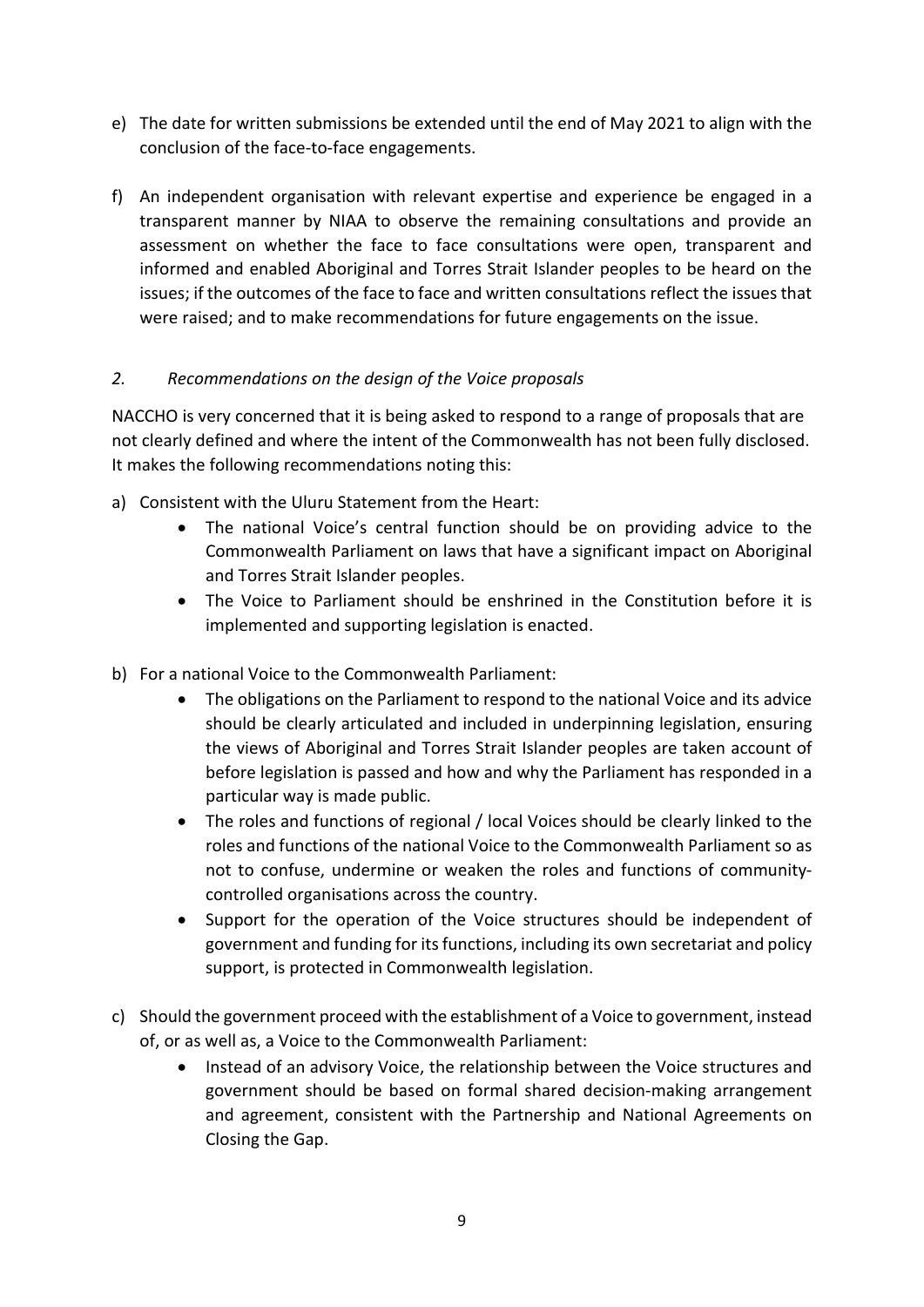- The Voice structures are determined by representatives of Aboriginal and Torres Strait Islander people, are independent of government and long-term funding is provided for the Voice structures for their roles and functions, including for their own independent secretariat and policy support accountable to the Voice structures, not to government, consistent with the Partnership and National Agreements on Closing the Gap.
- The roles, responsibilities and accountabilities of government are clearly articulated, and dispute resolution mechanisms are agreed between the Voice structures and government, consistent with the Partnership and National Agreements on Closing the Gap.
- Clear obligations on the national Voice must be in place to consult with, engage and fully represent the views of Aboriginal and Torres Strait Islander communities, organisations, and peoples in any position it takes and in its advice to government.
- The mandate of the Voice(s) fills an identified and agreed need and the interface between the government and the Voice is clearly articulated and defined including whether and how the Voice engages with various portfolios, departments, and Ministers.
- The roles and functions of NACCHO and other national and state/territory community-controlled peak bodies are not displaced or undermined by a new national and regional/ local Voice structure.
- The roles and functions of Aboriginal and Torres Strait Islander communitycontrolled organisations and representative arrangements across the country are not displaced or undermined by a national and regional / local Voice structures to the Commonwealth government and how the various structures co-exist and the empowerment, recognition, self-determination of the community-controlled organisations and representative arrangements and the responsibilities and obligations of the governments is clearly articulated and agreed between all parties.
- The roles and functions of the Coalition of Peaks on Closing the Gap, and the Partnership and National Agreements on Closing the Gap between the Coalition of Peaks and Australian governments are not displaced or undermined by a national Voice to the Commonwealth government and how the structures coexist are clearly defined and agreed with the Coalition of Peaks including NACCHO.
- Any regional or local Voice structures must be established in a transparent manner and have a clear mandate from the relevant community – regional structures must be led by Aboriginal and Torres Strait Islander peoples and not driven, created, or established by government – and take account of and be agreed with relevant community-controlled organisations operating within the same area so not to diminish or undermine their roles and representative responsibilities.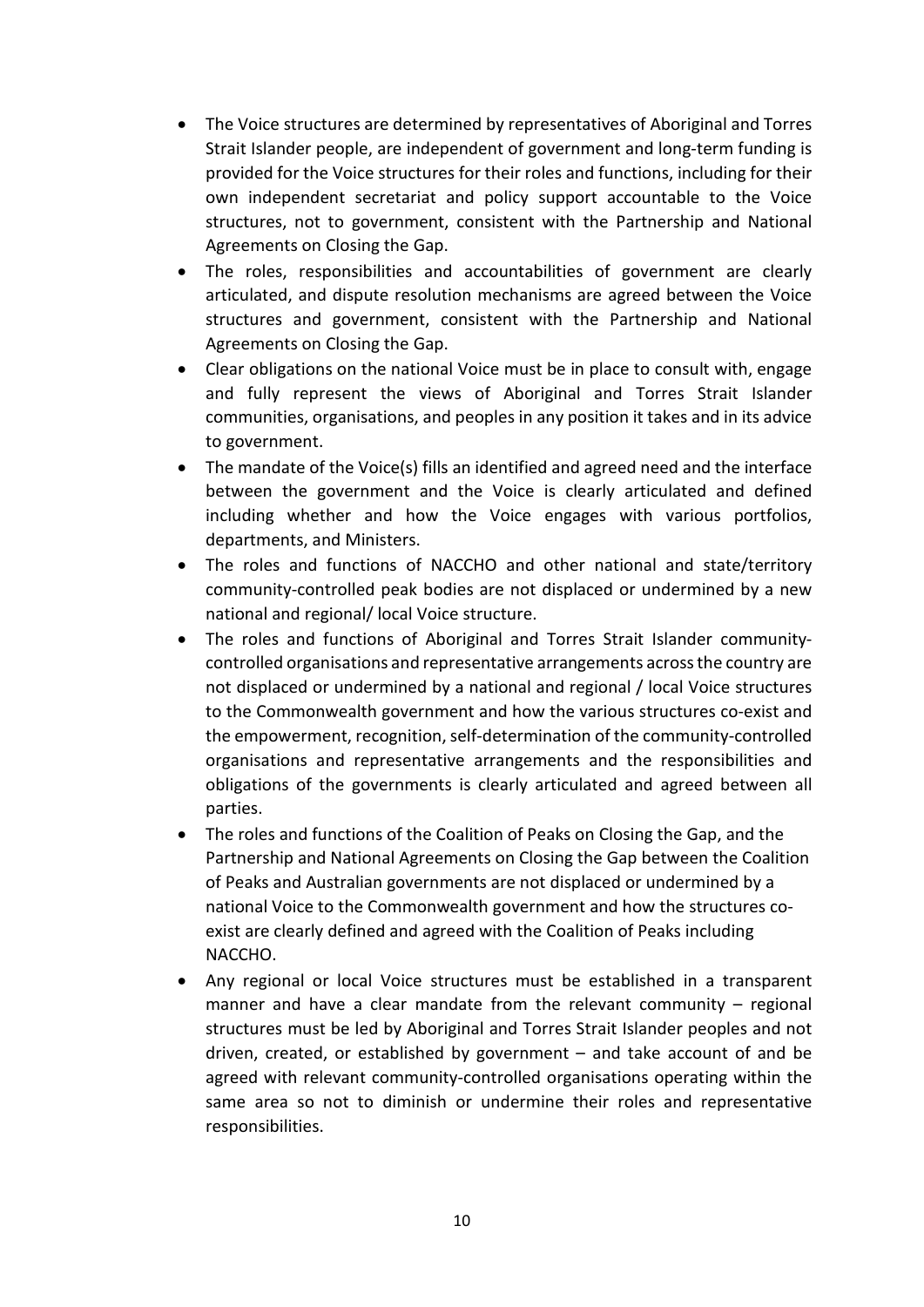#### *3. Recommendations on next steps*

From experience, and whether a Voice model is enshrined in the Constitution or not, much of its strength, longevity, and capacity to further the empowerment, recognition and selfdetermination of our peoples relies on its legitimacy and support from Aboriginal and Torres Strait Islander peoples.

The Commonwealth's existing consultation process, led by its own advisers and public servants, will not achieve this and furthermore, the steps and timeframes following the conclusion of the consultations are not clear. It is difficult to see how NACCHO, its members and other community-controlled organisations will be able to understand the issues that have been raised through the consultation process to inform how they might be responded to and how they can engage in the next steps.

A negotiated agreement on the final model of the Voice and the steps to achieve it between the Commonwealth Government and our representatives will provide the best foundation for an enduring and successful model that is owned by and advances the interests of Aboriginal and Torres Strait Islander peoples whilst fostering responsibility and accountability of the Commonwealth government to the voice.

At a minimum and as a first step, NACCHO would be very concerned if the Commonwealth Government were to decide on the final model of the Voice structures without a further engagement process. Noting it is not clear whether the proposed Voice structures will have a relationship to the Commonwealth Parliament and government or government alone, whether a Voice to government will be underpinned by legislation, and what the relationship will be with state and territory governments, a complete draft Voice structure should be developed and made public.

In addition to taking immediate steps to improve the transparency and legitimacy of the current consultation process, it is recommended that:

- a) A complete independent report be produced on the outcomes of the whole consultation process, identifying the issues that were raised so that Aboriginal and Torres Strait Islander organisations and communities can understand the full range of matters across Australia and consider the best way to respond.
- b) A complete draft proposed model for the national and regional / local Voice structures is put together and is tested through a further round of genuine engagements with Aboriginal and Torres Strait Islander people, organisations, and communities, led by Aboriginal and Torres Strait Islander representatives, chosen by our own peoples for this purpose.
- c) Should the Commonwealth proceed with its Voice proposals, the final design of the national and regional / local Voice structures should be determined through a negotiated and shared decision-making process between the Commonwealth government and Aboriginal and Torres Strait Islander representatives, chosen by our own peoples for this purpose.